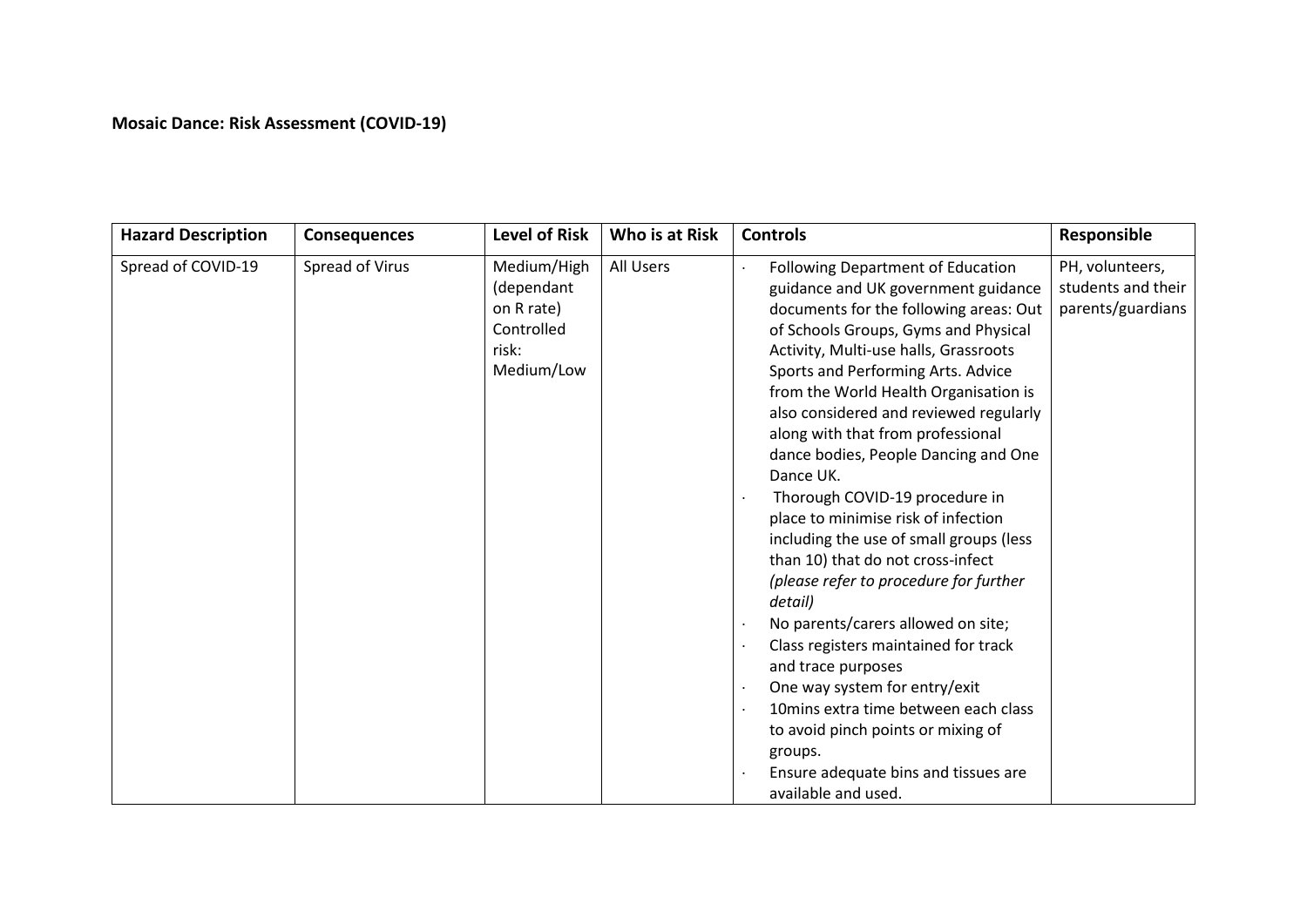|                                              |                 |     |           | One child to toilet at a time, allocated<br>toilets per class and appropriate<br>signage.<br>Any volunteers trained in COVID-19<br>procedure to ensure safeguards are in<br>place<br>No one with COVID-19 or suffering<br>symptoms allowed on site<br>Deep cleaning arrangement with<br>venues; alongside regular cleaning<br>protocol which includes touch points<br>(dettol spray/wipes always available).<br>Plastic bags available for clothing<br>layers and face coverings.<br>All indoor spaces used should be well<br>ventilated<br>All props either used for one group<br>alone, or thoroughly cleaned between<br>groups by PH (no props used initially)<br>Those with increased risks and no<br>symptoms of coronavirus should<br>discuss and identify how they can<br>participate within their own comfort,<br>being given opportunity for equality<br>and inclusion, following all<br>safeguarding guidance. |
|----------------------------------------------|-----------------|-----|-----------|--------------------------------------------------------------------------------------------------------------------------------------------------------------------------------------------------------------------------------------------------------------------------------------------------------------------------------------------------------------------------------------------------------------------------------------------------------------------------------------------------------------------------------------------------------------------------------------------------------------------------------------------------------------------------------------------------------------------------------------------------------------------------------------------------------------------------------------------------------------------------------------------------------------------------|
| Students not following<br>COVID-19 Procedure | Spread of Virus | Low | All Users | PH, volunteers,<br>Students and parents fully briefed on<br>students and their<br>new 'rules' they must follow both<br>parents/guardians<br>before and upon arrival at site<br>Students who are continually unable to<br>follow procedure may be asked not to<br>attend in person classes.                                                                                                                                                                                                                                                                                                                                                                                                                                                                                                                                                                                                                               |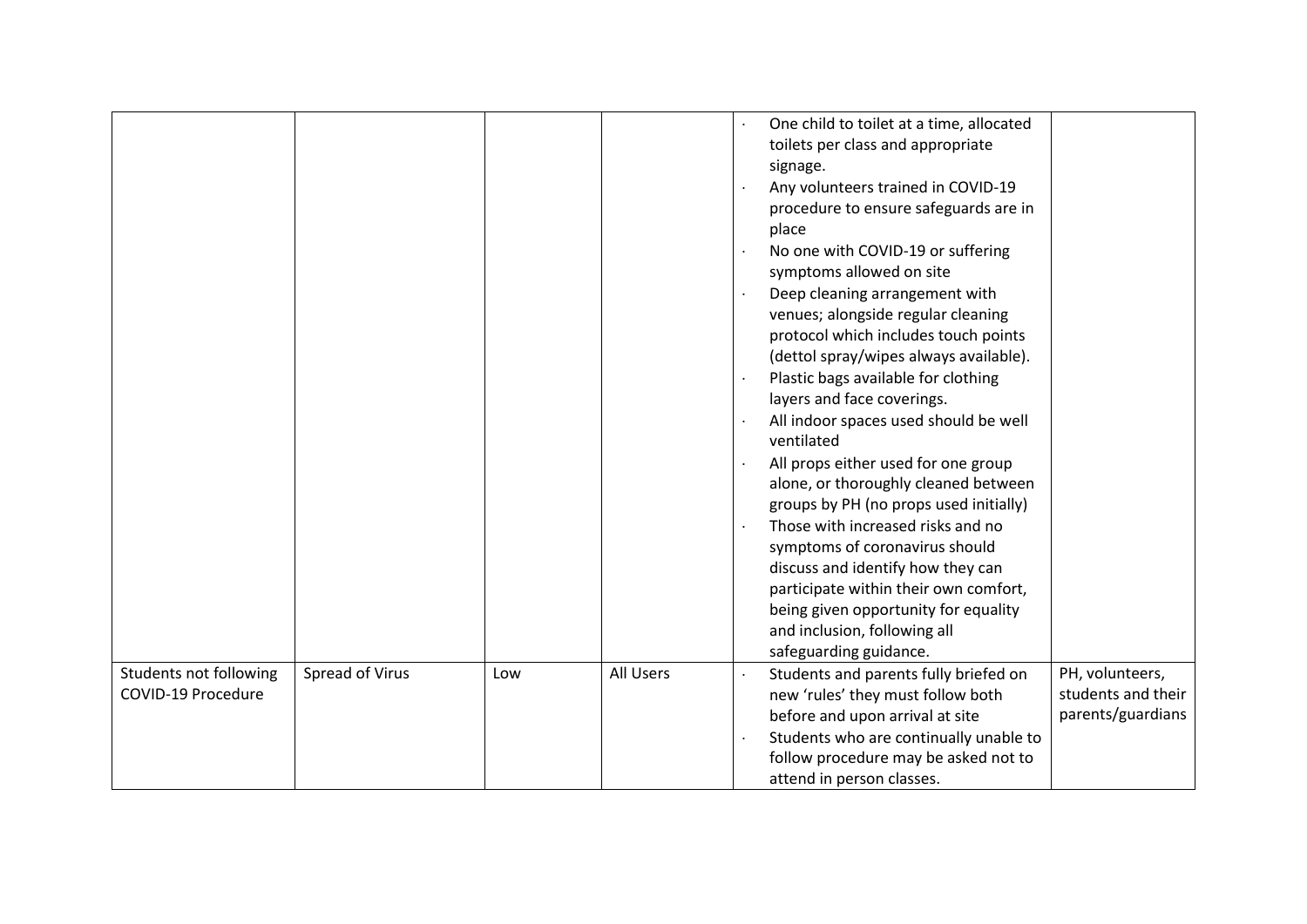|                                                                    |                 |                                                                       |           | Child-friendly posters and images<br>which remind students of the new<br>procedures (i.e. catch it, kill it, bin it.<br>Social distancing. Hand washing etc)<br>Individual assessments and monitored<br>'trials' for any children with individual<br>support needs that may result in<br>breaking social distancing                                                                                                                            |
|--------------------------------------------------------------------|-----------------|-----------------------------------------------------------------------|-----------|------------------------------------------------------------------------------------------------------------------------------------------------------------------------------------------------------------------------------------------------------------------------------------------------------------------------------------------------------------------------------------------------------------------------------------------------|
| Teachers not following<br>COVID-19 Procedure                       | Spread of Virus | Low                                                                   | All Users | PH<br>Paula has read all guidance and will<br>manage and follow procedures and<br>guidelines.<br>Paula must keep meticulous logs of<br>teaching within other settings for track<br>and trace purposes.                                                                                                                                                                                                                                         |
| Spread of COVID-19<br>through Physical<br>Activity including dance | Spread of Virus | Medium/High<br>(dependant<br>on R rate)<br>Controlled<br>risk: Medium | All Users | PH<br>Adhering to government gym guidance<br>that allows 100ft <sup>2</sup> per person in<br>settings<br>Increased Social distancing measures<br>implemented (1-2m).<br>Teaching from 2m distance as marked<br>on floor.<br>Optional wearing of face coverings<br>(reviewing guidance on this)<br>Regular rest, lower impact activity,<br>controlling students heart rates and<br>breathing<br>Music volume lowered to avoid raised<br>voices. |
| First Aid, Medical                                                 | Spread of Virus | Medium                                                                | All Users | PPE to be worn if social distancing<br>PH<br>must be reduced to provide first aid or                                                                                                                                                                                                                                                                                                                                                           |